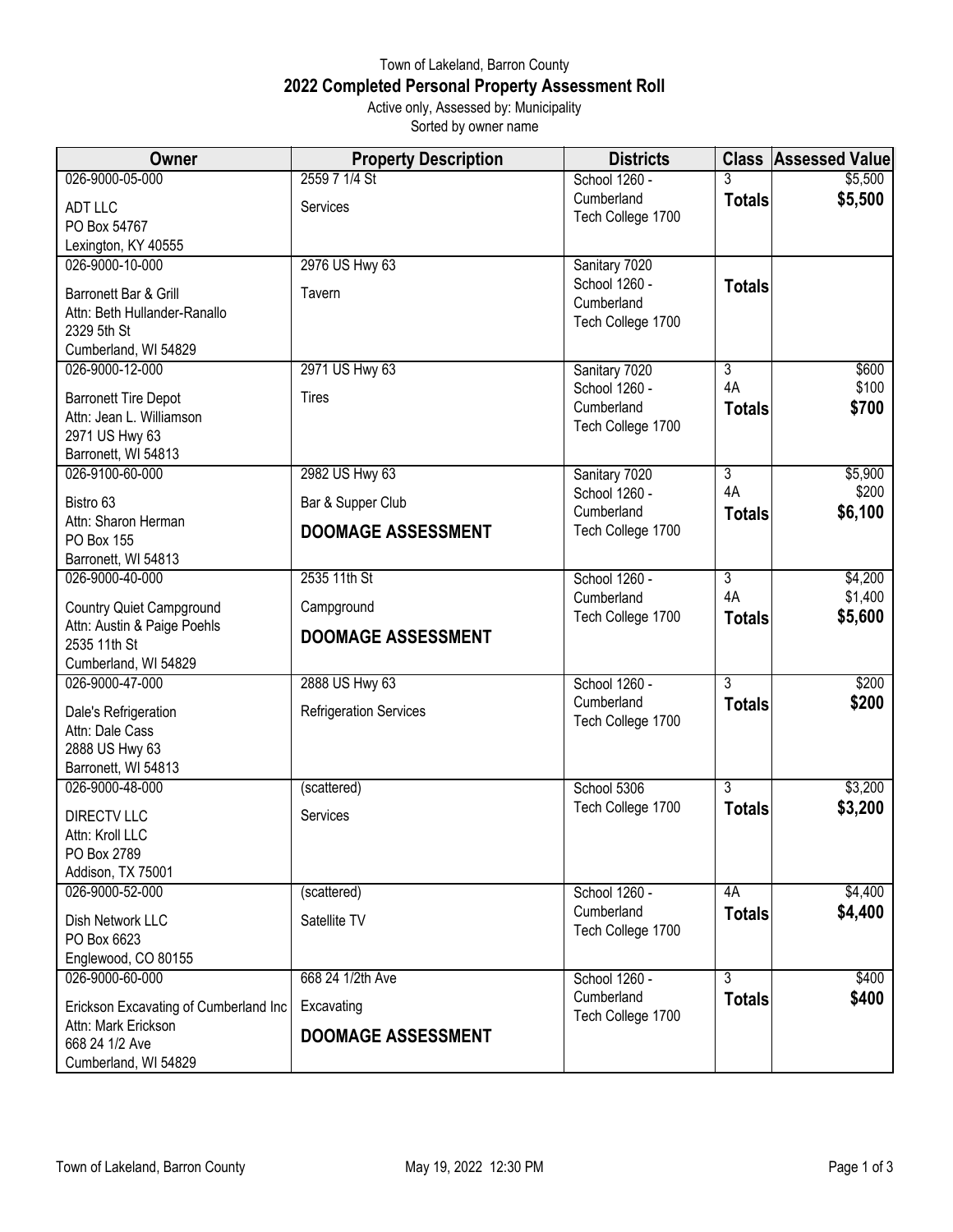| Owner                             | <b>Property Description</b> | <b>Districts</b>    |                | <b>Class Assessed Value</b> |
|-----------------------------------|-----------------------------|---------------------|----------------|-----------------------------|
| 026-9000-73-000                   | 668 27th Ave                | School 1260 -       |                | \$300                       |
| Granite Creek Salon               | <b>Beauty Salon</b>         | Cumberland          | <b>Totals</b>  | \$300                       |
| Attn: Renee Hammang               |                             | Tech College 1700   |                |                             |
| 668 27th Ave                      |                             |                     |                |                             |
| Cumberland, WI 54829              |                             |                     |                |                             |
| 026-9000-74-000                   | 980 27 3/4 Ave              | School 1260 -       | 4B             | \$36,000                    |
| Greger, WR                        | <b>BOLL</b>                 | Cumberland          | <b>Totals</b>  | \$36,000                    |
| 12164 Everton Ave N               |                             | Tech College 1700   |                |                             |
| White Bear Lake, MN 55110         |                             |                     |                |                             |
| 026-9000-76-000                   | 741 30th Ave                | School 1260 -       | 4A             | \$70,900                    |
| Harmoni Towers                    | <b>Cell Tower</b>           | Cumberland          | <b>Totals</b>  | \$70,900                    |
| PO Box 460667                     |                             | Tech College 1700   |                |                             |
| Dept 100                          |                             |                     |                |                             |
| Houston, TX 77056                 |                             |                     |                |                             |
| 026-9000-70-000                   | 2639 7th St                 | School 1260 -       | $\overline{3}$ | \$2,400                     |
| J Hyland Co                       | Tavern                      | Cumberland          | 4A             | \$1,300                     |
| d.b.a. Five O'Clock Club          |                             | Tech College 1700   | <b>Totals</b>  | \$3,700                     |
| Attn: Kari Nesseth-Klein          |                             |                     |                |                             |
| 2639 7th St                       |                             |                     |                |                             |
| Cumberland, WI 54829              |                             |                     |                |                             |
| 026-9000-79-000                   | 2958 8th St                 | Sanitary 7020       | 4A             | \$8,200                     |
| Jaastad Machine                   | Services                    | School 1260 -       | <b>Totals</b>  | \$8,200                     |
| Attn: Daniel Jaastad              |                             | Cumberland          |                |                             |
| 2958 8th St                       | <b>DOOMAGE ASSESSMENT</b>   | Tech College 1700   |                |                             |
| Barronett, WI 54813               |                             |                     |                |                             |
| 026-9000-80-000                   | 727 28th Ave                | School 1260 -       | 4B             | \$198,200                   |
| Jennie-O Turkey Store Inc         | <b>Raising Turkeys</b>      | Cumberland          | <b>Totals</b>  | \$198,200                   |
| PO Box 80615                      |                             | Tech College 1700   |                |                             |
| Indianapolis, IN 46280            |                             |                     |                |                             |
| 026-9100-14-050                   |                             | School 1260 -       | $\overline{3}$ | \$1,300                     |
| McClain, Kevin                    | Home Builder                | Cumberland          | <b>Totals</b>  | \$1,300                     |
| 991 Nedvidek St                   |                             | Tech College 1700   |                |                             |
| Cumberland, WI 54829              | <b>DOOMAGE ASSESSMENT</b>   |                     |                |                             |
| 026-9100-55-000                   | 1144 25 1/4 Ave             | School 1260 -       | $\overline{3}$ | $\sqrt[6]{}$                |
| Silver Lake Store                 |                             | Cumberland          | <b>Totals</b>  | \$0                         |
| Attn: Floyd & Eleanor Pajak       |                             | Tech College 1700   |                |                             |
| 1144 25 1/4 Ave                   |                             |                     |                |                             |
| Cumberland, WI 54829              |                             |                     |                |                             |
| 026-9100-66-000                   | 2446 6th St                 | Beaver Dam Lake Mgm |                |                             |
| <b>Turcott Construction Inc</b>   | Construction                | 8050                | <b>Totals</b>  |                             |
| Attn: Craig Turcott               |                             | School 1260 -       |                |                             |
| PO Box 207                        |                             | Cumberland          |                |                             |
| Cumberland, WI 54829-0207         |                             | Tech College 1700   |                |                             |
| 026-9100-68-000                   | 796 29 3/4 Ave              | Sanitary 7020       | 4A             | \$1,400                     |
| Twenty Mile Organic & Local Store | Retail                      | School 1260 -       | <b>Totals</b>  | \$1,400                     |
| PO Box 134                        |                             | Cumberland          |                |                             |
| Barronett, WI 54813               | <b>DOOMAGE ASSESSMENT</b>   | Tech College 1700   |                |                             |